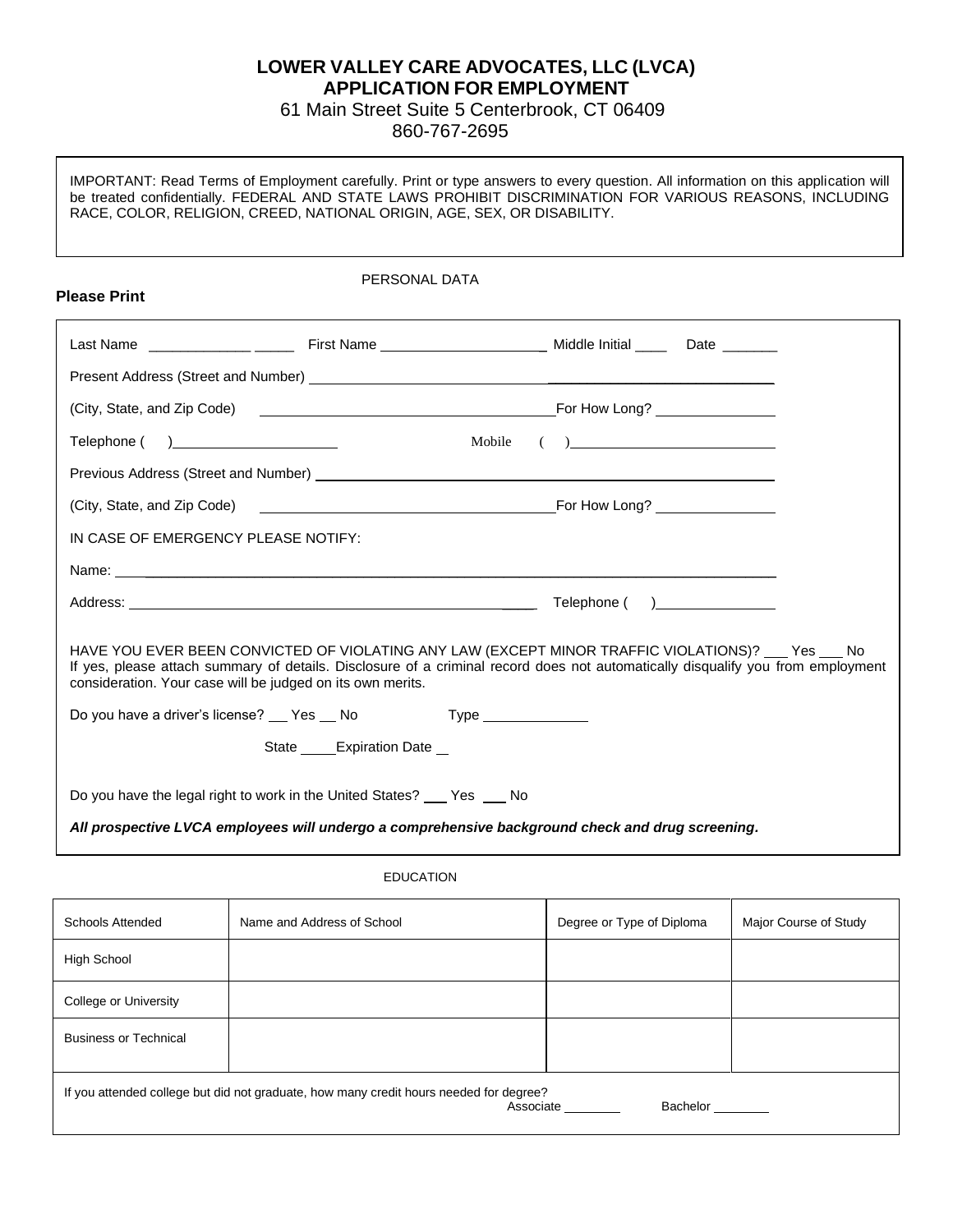#### **WORK INTEREST**

| (Office staff only)<br>Position Applied For | Minimum Salary | Type of Employment Desired<br>Full Time ___ Part Time | Earliest Available Date: |
|---------------------------------------------|----------------|-------------------------------------------------------|--------------------------|
| (Caregivers)<br>Position Applied For        | Minimum Salary | Type of Employment Desired<br>Per Deim Only           | Earliest Available Date: |

Are you willing to work rotating shifts, including nights and weekends? \_\_\_\_\_\_

### **EMPLOYMENT HISTORY**

List all previous work experience and periods of unemployment. Begin with your present position and work back to your first position. Attach resume, if necessary.

| From<br>Mo./Yr. | To<br>Mo./Yr. | Employer, Address and Telephone Number | Job Title/Description of Work Performed | Reason for Leaving |
|-----------------|---------------|----------------------------------------|-----------------------------------------|--------------------|
|                 |               |                                        |                                         |                    |
|                 |               |                                        |                                         |                    |
|                 |               |                                        |                                         |                    |
|                 |               |                                        |                                         |                    |

### **REFERENCES**

Please provide the name and phone number for three individuals **with whom you have worked** or two supervisors/managers and one co-worker. Also provide the length of time that you worked with them.

| <b>Contact Name:</b> | Title:                            |  |
|----------------------|-----------------------------------|--|
| <b>Company Name:</b> |                                   |  |
| Phone #:             | How long have you work with them: |  |
| <b>Contact Name:</b> | Title:                            |  |
| <b>Company Name:</b> |                                   |  |
| Phone #:             | How long have you work with them: |  |
| <b>Contact Name:</b> | Title:                            |  |
| Company Name:        |                                   |  |
| Phone #:             | How long have you work with them: |  |